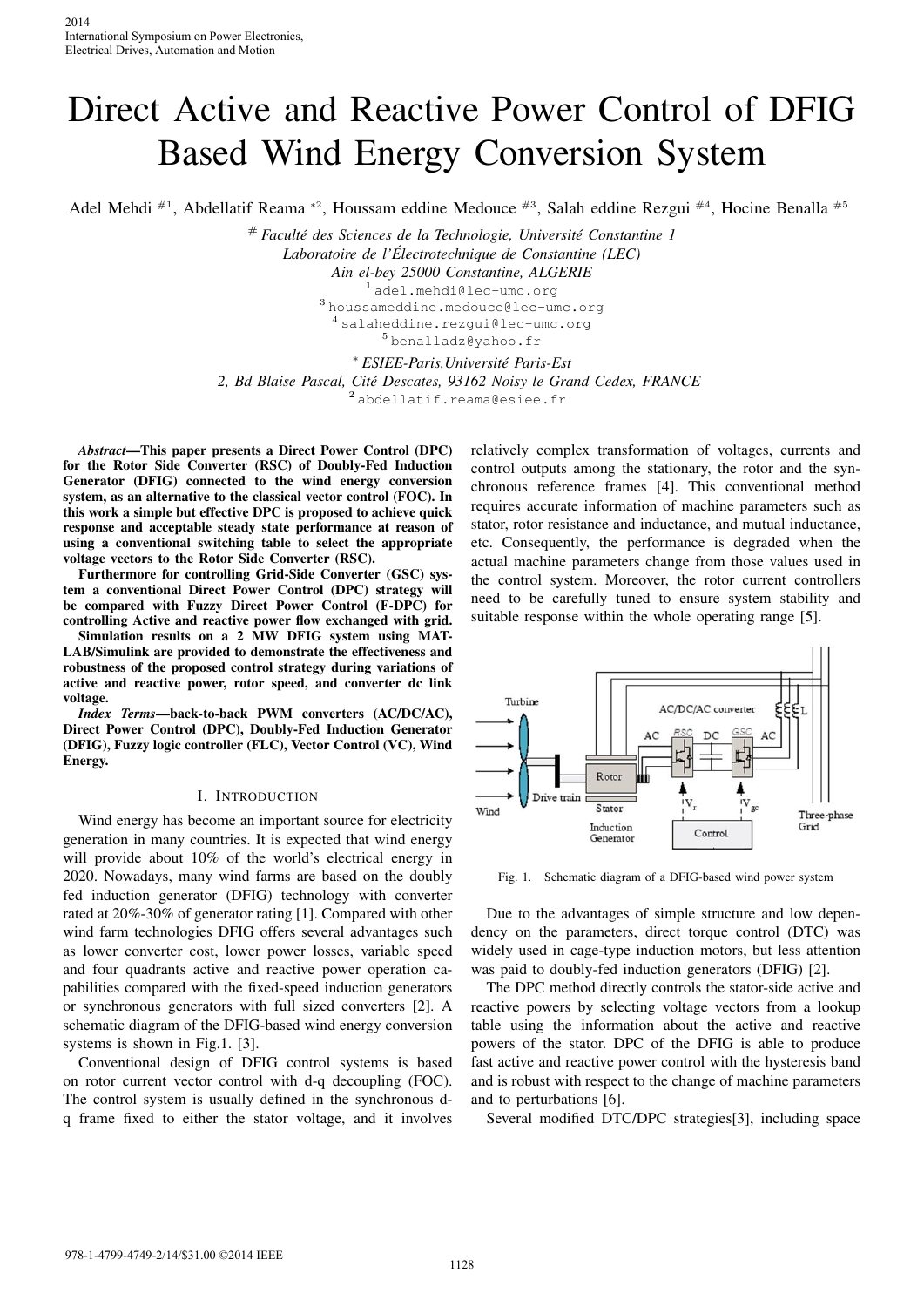vector modulation (SVM), have been proposed to achieve a constant switching frequency for induction machine drives and grid-connected VSC. However, additional drawbacks are introduced by such control, such as complicated online calculation [7], additional PI controller parameters, and weak robustness to machine parameter variations. Several DPC strategies with constant switching frequency have also been proposed for the DFIG [7]. The switching states were initially selected based on conventional LUT in [8], whereas their durations were calculated based on the objectives of reduced active and reactive power oscillation [9].

In [10] a sensorless integrated doubly fed electric alternator/active filter (IDEA) for variable speed wind energy conversion systems (WECS) is proposed.

This paper presents DPC control strategy for a DFIG based wind energy conversion system. A comparative study between DPC and F-DPC to control the rotor side converter is implemented. Simulation results on a 2 MW DFIG generation system are presented to demonstrate the performance of the proposed control strategy during variations of rotor speed, active and reactive power, and converter dc link voltage.

#### II. MATHEMATICAL MODEL OF DFIG

The electrical part of the machine is represented by a fourth-order state-space model and the mechanical part by a second-order system. All electrical variables and parameters are referred to the stator. All stator and rotor quantities are in the arbitrary two-axis reference frame (*dq frame*) [4].



Fig. 2. DFIG electric equivalent model

*A. Electrical System*

$$
V_{qs} = R_s I_{qs} + \frac{d}{dt} \varphi_{qs} + \omega \varphi_{ds}
$$
 (1)

$$
V_{ds} = R_s I_{ds} + \frac{d}{dt} \varphi_{ds} - \omega \varphi_{qs} \tag{2}
$$

$$
V_{qr} = R_r I_{qr} + \frac{d}{dt} \varphi_{qr} + (\omega - \omega_r) \varphi_{dr}
$$
 (3)

$$
V_{dr} = R_r I_{dr} + \frac{d}{dt} \varphi_{dr} - (\omega - \omega_r) \varphi_{qr}
$$
 (4)

$$
T_e = \frac{3}{2}p(\varphi_{ds}I_{qs} - \varphi_{qs}I_{ds})
$$
\n(5)

*B. Mechanical System*

$$
\frac{d}{dt}\omega_m = \frac{1}{j}(T_e - F\omega_m - T_m)
$$
\n(6)

$$
\frac{d}{dt}\theta_m = \omega_m \tag{7}
$$

where

$$
\varphi_{qs} = L_s I_{qs} + L_m I_{qr} \tag{8}
$$

$$
\varphi_{ds} = L_s I_{ds} + L_m I_{dr} \tag{9}
$$

$$
\varphi_{qr} = L_r I_{qr} + L_m I_{qs} \tag{10}
$$

$$
\varphi_{dr} = L_r I_{dr} + L_m I_{ds} \tag{11}
$$

$$
L_s = L_{ls} + L_m \tag{12}
$$

$$
L_r = L_{lr} + L_m \tag{13}
$$

## III. CONTROL ALGORITHMS

The AC/DC/AC converter is divided into two components: the rotor-side converter (RSC) and the grid-side converter (GSC). RSC and GSC are Voltage-Sourced Converters that use forced-commutated power electronic devices (IGBTs) to synthesize an AC voltage from a DC voltage source. A capacitor connected on the DC side acts as the DC voltage source. A coupling inductor is used to connect GSC to the grid. The three-phase rotor winding is connected to RSC by slip rings and brushes and the three-phase stator winding is directly connected to the grid. The power captured by the wind turbine is converted into electrical power by the induction generator and it is transmitted to the grid by the stator and the rotor windings. The control system generates the voltage command signals  $V_r$  and  $V_{gc}$  for RSC and GSC respectively in order to control the power of the wind turbine, the DC bus voltage and the reactive power or the voltage at the grid terminals.

*A. Direct Power Control of RSC*



Fig. 3. DPC scheme for DFIG grid connection

Connection of DFIG to grid requires the adjustment of stator voltage to be synchronized with the grid voltage. The objective of RSC control is meeting the synchronization conditions. These conditions are equality in phase, frequency and magnitude between the grid and stator voltage vector.